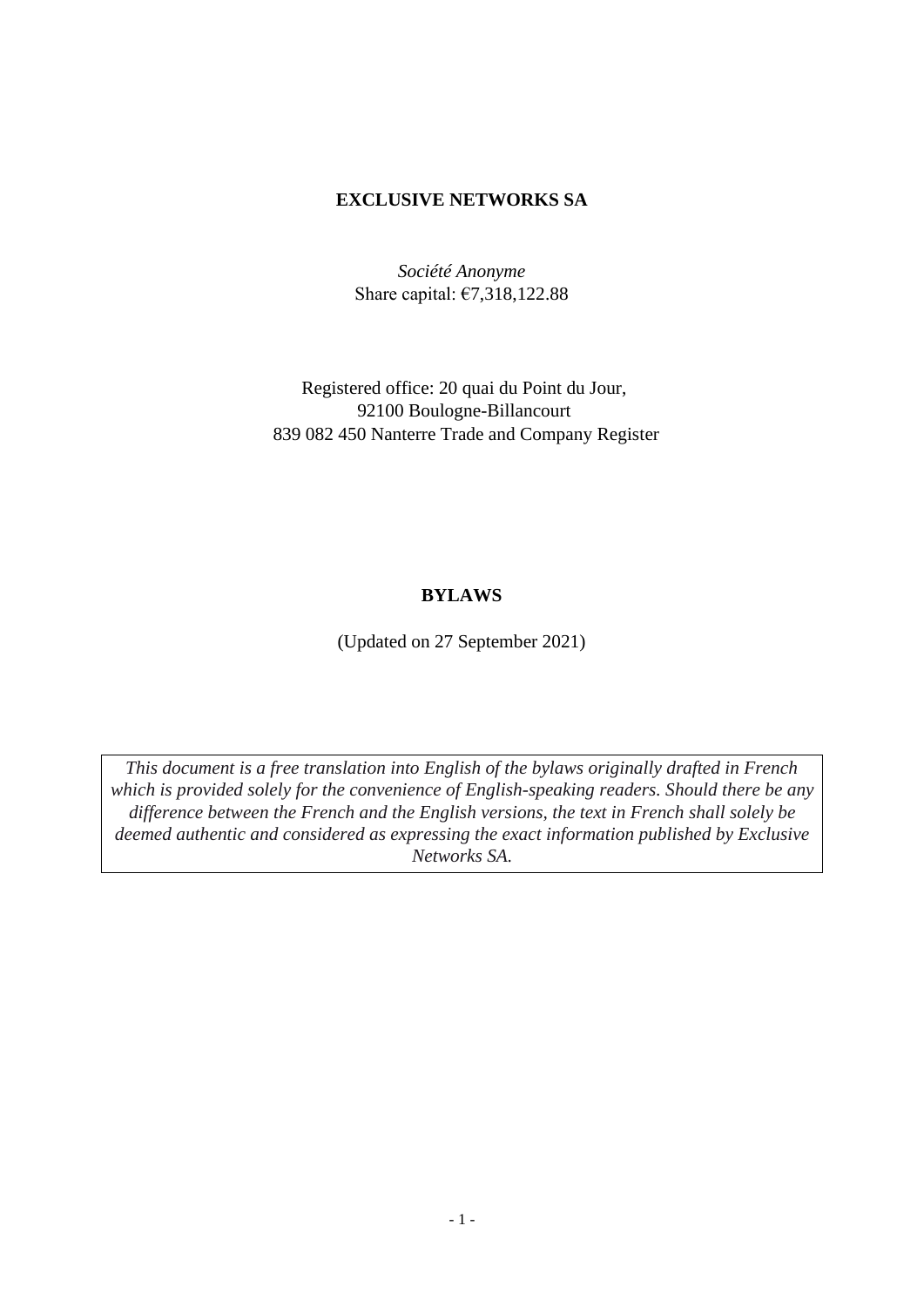# **TITLE I**

## **FORM – NAME – PURPOSE – REGISTERED OFFICE – TERM**

#### **Article 1 - Form**

The Company is a *société anonyme*, governed by applicable laws and regulations, and by these bylaws.

#### **Article 2 - Corporate name**

The name of the Company is: **Exclusive Networks SA**.

#### **Article 3 - Corporate purpose**

The corporate purpose of the Company is, in France and abroad, directly or indirectly:

- to acquire, hold, manage and dispose of securities giving access, directly or indirectly, immediately or in the future, to the capital, in any form whatsoever, of other companies; to acquire securities, rights and assets by way of participation, contribution, subscription, underwriting, purchase or purchase option, negotiation and any other manner; to acquire, manage and develop patents and licenses. The Company may borrow and raise funds, including borrowing money in any form and obtaining loans in any form and raising funds through the issuance of bonds and any other convertible or non-convertible debt or equity securities, for the purpose described above;
- to manage the Company's treasury, in particular by acquiring, subscribing to, holding and/or disposing of securities in undertakings for collective investment in transferable securities (UCITS) and cash investment funds;
- to grant any securities, guarantees and, more generally, any operations authorized under the terms of article L. 511-7 3° of the French Monetary and Financial code;
- to provide consulting and assistance services in financial, accounting, legal, tax, technical, administrative, commercial and/or IT matters, and in the negotiation of all types of contracts, and to provide any other services to companies, entities or groups; and
- more generally, to carry out all financial, commercial, industrial, real estate and/or personal property transactions that may be related, directly or indirectly, to the abovementioned purposes or to any other related or complementary purpose.

## **Article 4 - Registered office**

The registered office of the Company is located at 20 quai du Point du Jour, 92100 Boulogne-Billancourt, France.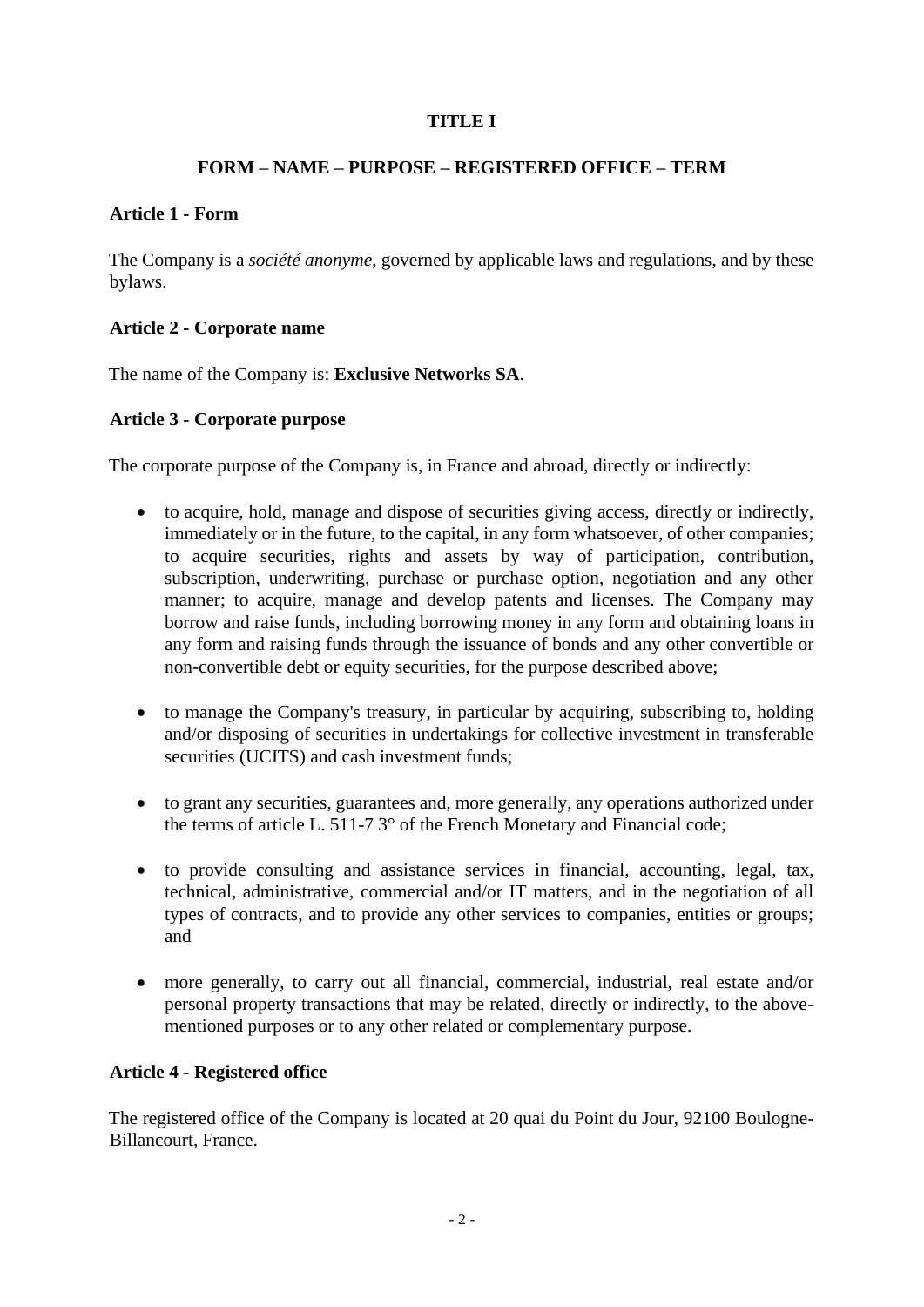It may be transferred to any other location in accordance with the applicable laws and regulations.

## **Article 5 - Term of the Company**

The term of the Company is 99 years from the date of its registration with the Trade and Company Register, except in case of early dissolution or if the term is extended.

## **TITLE II**

# **SHARE CAPITAL – SHARES**

## **Article 6 - Share capital**

The share capital of the Company amounts to seven million three hundred eighteen thousand one hundred twenty-two euros and eighty-eight cents  $(F7,318,122.88)$  and is divided into ninety-one million four hundred seventy-six thousand five hundred thirty-six (91,476,536) ordinary shares with a par value of eight cents  $\epsilon$ 0.08 each, fully paid-up.

## **Article 7 - Form of the shares**

Fully paid-up shares shall be in registered or bearer form, at the shareholder's option, under the conditions provided for by applicable laws and regulations.

## **Article 8 - Rights attached to shares**

Each share confers, with respect to the ownership of the company's assets, the right to a share of the Company's profits and net assets in proportion to the percentage of the share capital it represents. In addition, each share carries the right to vote and the right to representation at General Shareholders' Meetings, in accordance with the applicable laws and regulations, and with the Company's bylaws.

The double voting right provided for by Article L. 225-123 of the French Commercial Code is expressly excluded.

When it is required to hold several shares in order to exercise a particular right, holders who do not have the relevant number of shares shall have no rights against the Company, the shareholders being responsible in this case for grouping, and as the case may be, purchase or sale of the relevant number of shares.

## **Article 9 - Indivisibility and transfer of shares**

Shares are indivisible with regard to the Company. Joint-owners of shares must arrange to be represented by one of them of by a common agent of their choice in all dealings with the Company. If shares are subject to usufruct, this should be indicated when they are entered in the share register.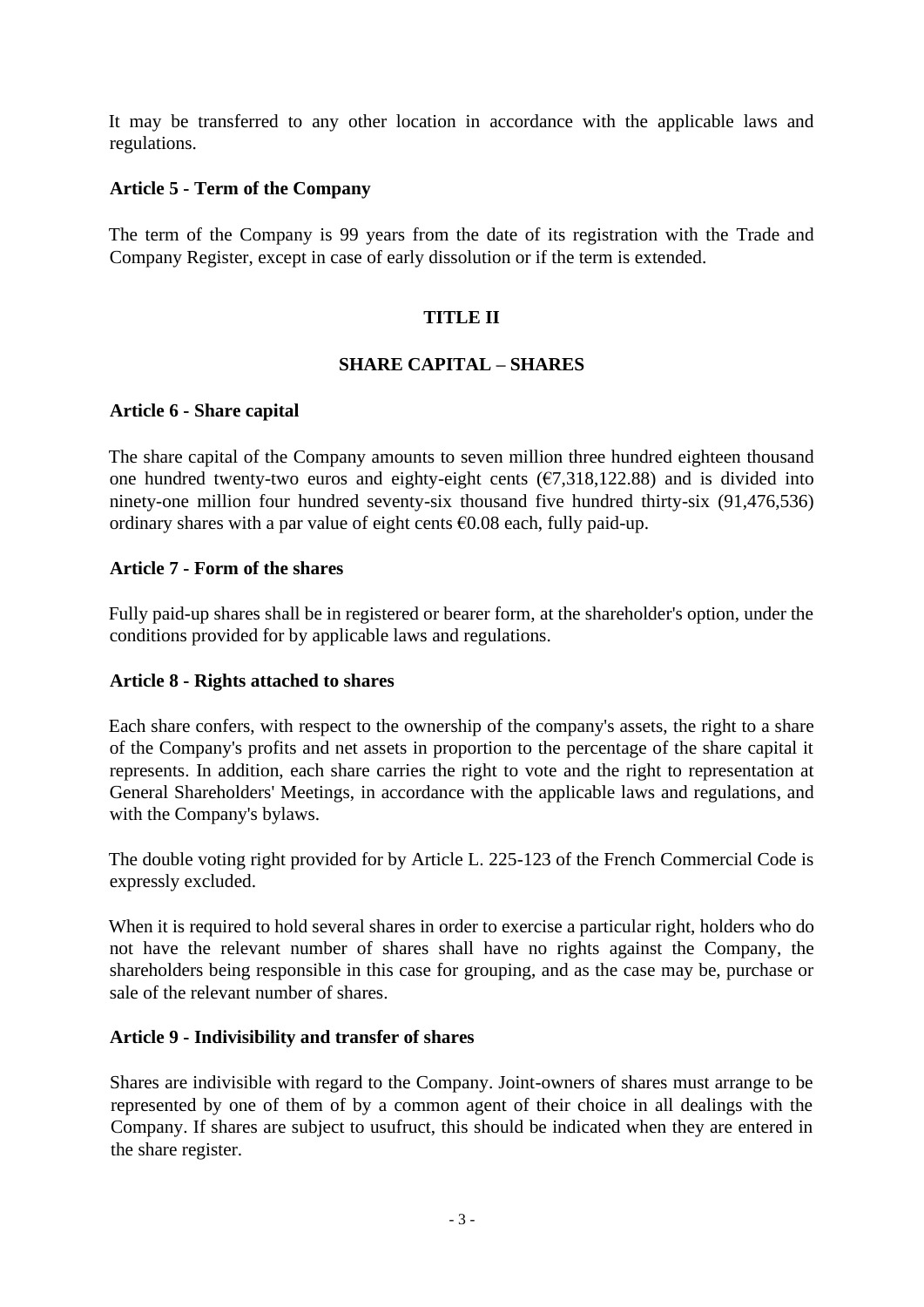Shares, whether in registered or bearer form, are freely negotiable, unless otherwise provided by applicable laws or regulations. Shares are registered in an account, and their transfer shall be carried out by transfer from one account to another, under the conditions provided for by applicable laws and regulations.

#### **Article 10 - Identification of securities holders**

The Company may at any time make use of all applicable laws and regulations to require the identification of holders of securities conferring the right to vote immediately or in the future at its General Shareholders' Meetings.

## **Article 11 - Crossing threshold disclosures**

In addition to the thresholds provided for by applicable laws and regulations, and as long as the Company's shares are admitted to trading on a regulated market, any shareholder, acting alone or in concert, who comes to hold, directly or indirectly, a number of shares or voting rights (calculated in accordance with the provisions of Articles L. 233-7 and L. 233-9 of the French Commercial Code and the provisions of the General Regulations of the French *Autorité des Marchés Financiers*) equal or greater than 1.00% of the Company, must inform the Company within four (4) trading days after crossing such threshold. The declarant must also specify at the time of such declaration, their/its identity and that of the natural or legal persons acting in concert with them/him, the total number of shares or voting rights they hold directly or indirectly, alone or in concert, the number of securities held giving ultimately access to the Company's share capital, the date and origin of the threshold crossing, and, where applicable, the information referred to in the third paragraph of Article L. 233-7 of the French Commercial Code.

Over and above 1.00%, each additional threshold crossing of 1.00% of the share capital or voting rights must also be notified to the Company under the conditions set out above.

Any shareholder, acting alone or in concert, must also be under obligation to inform the Company within four (4) trading days if the percentage of capital or voting rights held falls below each of the thresholds referred to in this Article.

Failure to comply with the above-mentioned notification obligations regarding statutory thresholds will be sanctioned in accordance with laws and regulations applicable to the breach of notification obligations regarding legal thresholds upon request, recorded in the minutes of the General Shareholders' Meeting, of one or more shareholders holding at least 5% of the Company's share capital or voting rights.

The Company reserves the right to inform the public and the shareholders either of the information disclosed to it or of the failure of the person concerned to comply with the abovementioned requirement.

## **TITLE III**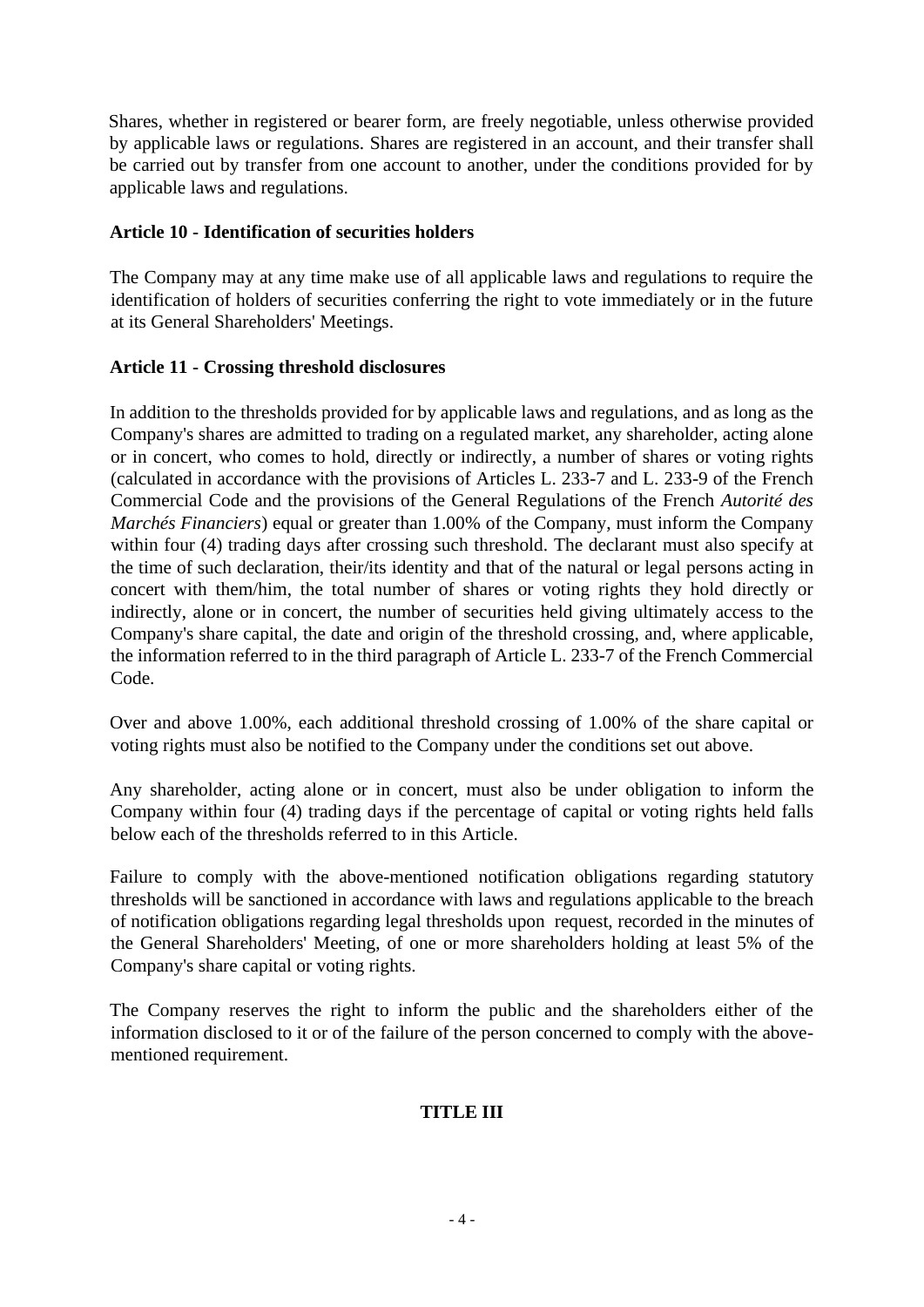# **BOARD OF DIRECTORS**

# **Article 12 - Composition of the Board of Directors**

The Company is governed by a Board of Directors composed of at least three (3) members and no more than eighteen (18) members, subject to the exceptions provided for by applicable laws and regulations.

# 1. Appointment

Directors are appointed, co-opted, renewed or dismissed under the conditions provided for by applicable laws and regulations, and by these bylaws.

# 2. Term of office

Directors are appointed for a four (4)-year term of office. By way of exception, the General Shareholders' Meeting may appoint one or more Directors, or renew his/her term of office, for a different term not exceeding six (6) years or reduce the term of office of one or more Directors in office to a period of less than four (4) years, in order to allow for a staggered renewal of Directors' terms of office.

When a Director is appointed, in accordance with the applicable laws and regulations, to replace another, he/she shall hold office only for the remainder of the predecessor's term.

The term of office of a Director expires at the end of the General Shareholders' Meeting convened to approve the financial statements for the previous financial year and held during the year in which the term of office of such director expires.

# **Article 13 - Chairman of the Board of Directors**

The Board of Directors elects a Chairman from among the members of the Board of Directors who are natural persons and determines the term of his/her office, the term of which may not exceed his/her Director's term.

The Chairman organises and manages the work of the Board of Directors and reports on such work to the General Shareholders' Meeting. The Chairman oversees the proper functioning of the Company's governing bodies and ensures that the Directors are able to carry out their duties.

# **Article 14 - Powers of the Board of Directors**

The Board of Directors defines the Company's strategic orientation and monitors their implementation, taking into account the social and environmental implications of its activity. Subject to the powers expressly granted to General Shareholders' Meeting and within the limit of the Company's corporate purpose, the Board of Directors deliberates on any questions affecting the proper operation of the Company and settles matters though its deliberations.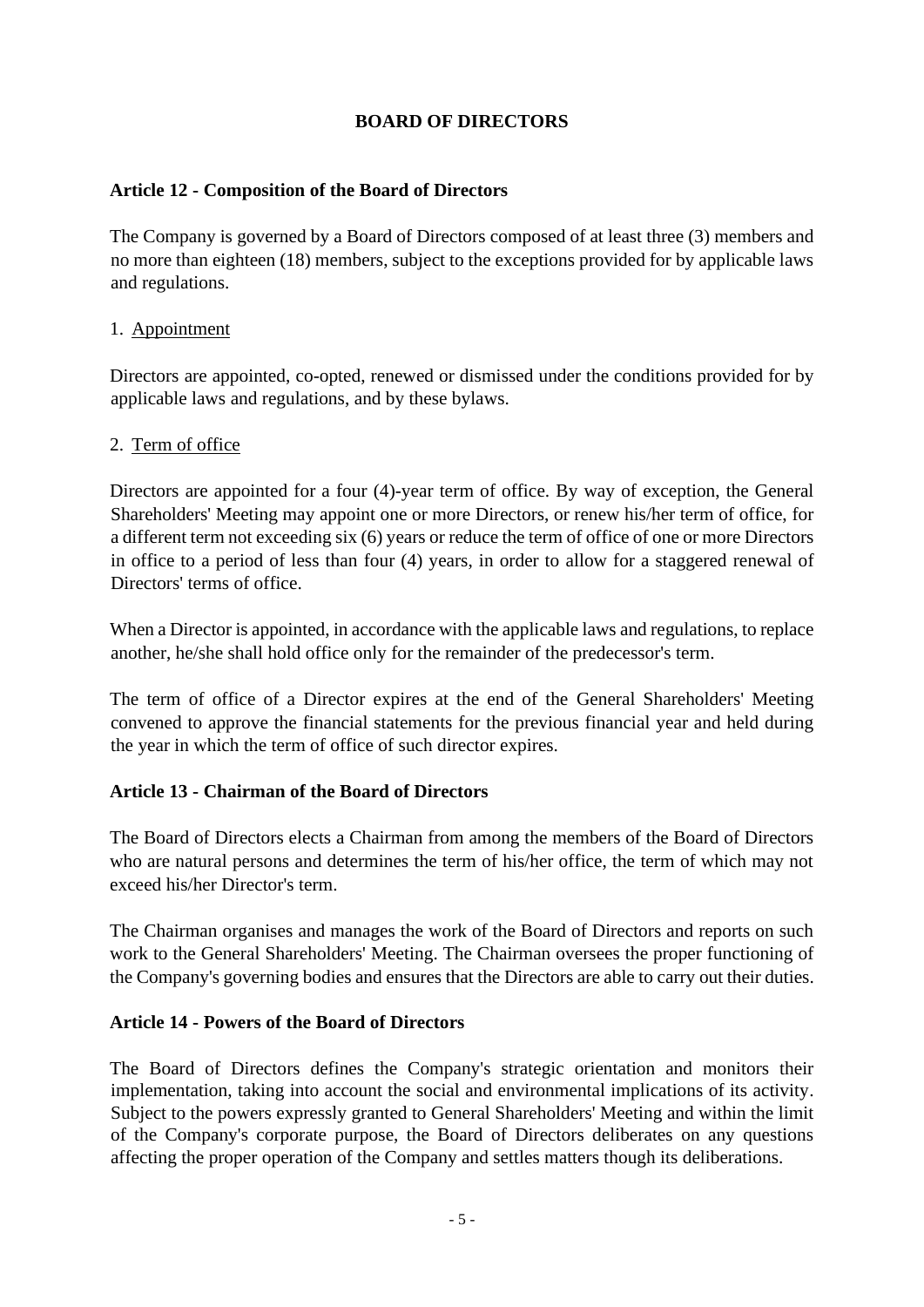### **Article 15 - Convening and holding of Board of Directors meetings**

The Board of Directors meets as often as necessary in the Company's interest upon convening by its Chairman by any means, even verbally depending on the emergency. A meeting can be convened at the request of the Directors or the Chief Executive Officer under the conditions provided for by applicable laws and regulations.

The meetings of the Board of Directors take place at the Company's registered office or at any other place indicated in the convening notice.

Except in the cases excluded by applicable laws and regulations, the Internal Rules of the Board of Directors may stipulate that the Directors who participate in the meeting of the Board of Directors by means of videoconference or telecommunications equipment meeting the technical specifications required by applicable laws and regulations are deemed to be present for the calculation of the quorum and the majority.

In the event that votes are equally shared, the Chairman or the Director acting chairman will not cast the deciding vote.

The Board of Directors sets its operating procedures in the Internal Rules in accordance with the applicable laws and regulations and the Company's bylaws. It can decide to create committees in charge of the study of questions that the Board of Directors or its Chairman submit to their review. The composition and powers of each of these committees, which carry out their activities under its responsibility, are set by the Board of Directors in its Internal Rules.

## **TITLE IV**

## **EXECUTIVE MANAGEMENT**

#### **Article 16 - Organisation of the Executive Management**

At the option of the Board of Directors, the Company may be managed either by the Chairman of the Board of Directors or a natural person appointed by the Board of Directors with the title of Chief Executive Officer.

The Board of Directors determines the term of the Chief Executive Officer's office.

#### **Article 17 - Chief Executive Officer**

If the Chairman of the Board of Directors is in charge of the Company's general management, the legal, regulatory and bylaws provisions concerning the Chief Executive Officer apply to the Chairman.

The Chief Executive Officer has the broadest powers to act in all circumstances in the name of the Company, within/which are limited by the corporate purpose of the Company and those/the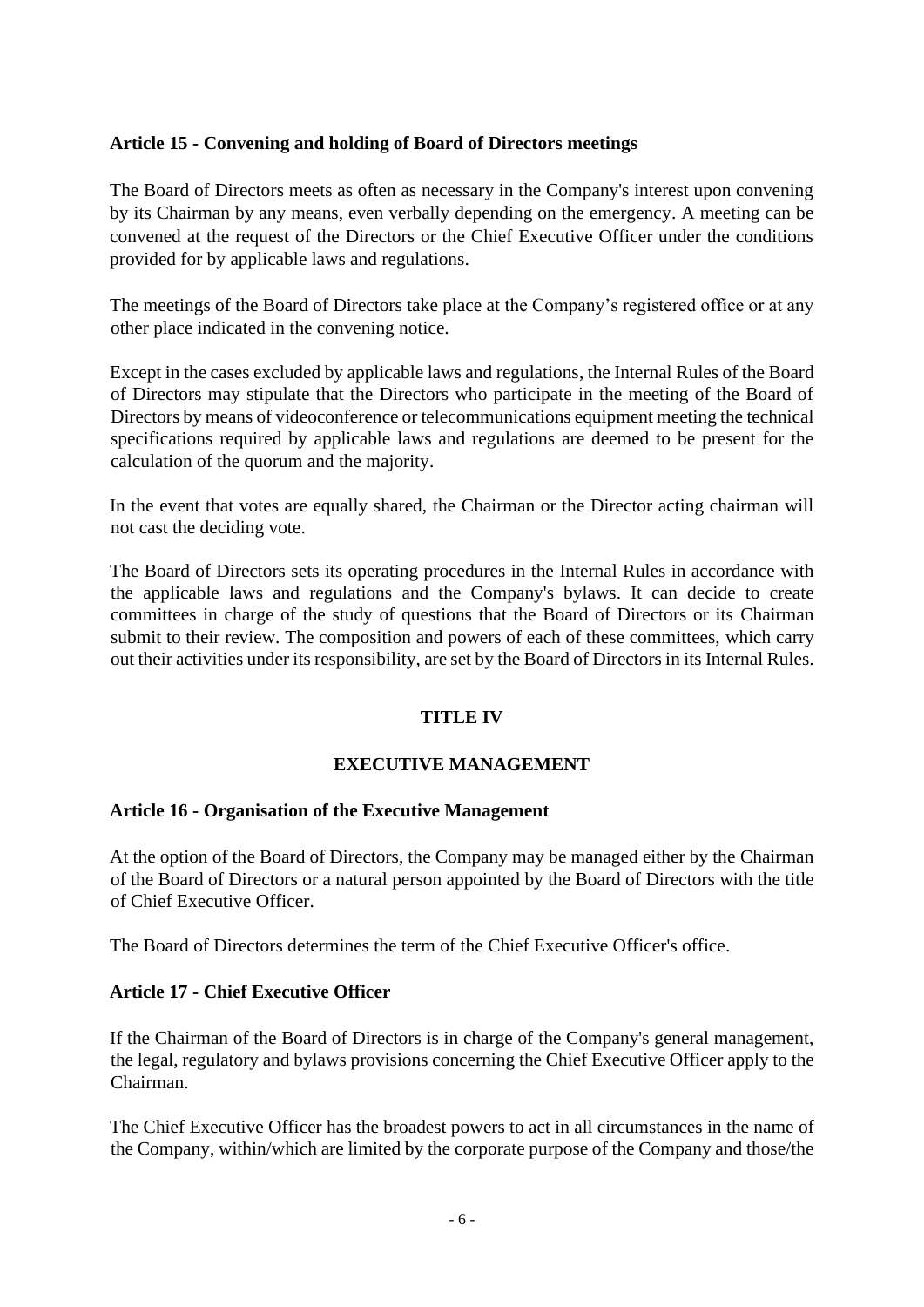powers that the applicable laws and regulations expressly confer to the shareholders' meetings and to the Board of Directors.

The Chief Executive Officer represents the Company in its relations with third parties. The Company is also bound by acts of the Chief Executive Officer that are not within the Company's corporate purpose, unless the Company can prove that the third party knew that such act went beyond the Company's corporate purpose or could not have been unaware thereof given the circumstances, publication of the bylaws not being sufficient to constitute such proof.

## **Article 18 - Deputy Chief Executive Officers**

On the proposal of the Chief Executive Officer, the Board of Directors may appoint up to five (5) natural persons to assist the Chief Executive Officer with the title of Deputy Chief Executive Officer.

The Deputy Chief Executive Officer(s) may be removed at any time by the Board of Directors only and on the recommendation of the Chief Executive Officer.

If the Chief Executive Officer ceases or becomes unable to perform his or her duties, the Deputy Chief Executive Officer(s) will retain their duties and powers until the new Chief Executive Officer is appointed, unless otherwise decided by the Board of Directors.

The Board of Directors determines with the Chief Executive Officer the scope and duration of the powers granted to the Deputy Chief Executive Officer(s). The Deputy Chief Executive Officer(s) have the same powers with regard to third parties as the Chief Executive Officer.

## **TITLE V**

## **GENERAL SHAREHOLDERS' MEETINGS**

## **Article 19 - General Shareholders' Meetings**

General Shareholders' Meetings are convened and held in accordance with the applicable laws and regulations.

Any shareholder has the right to attend General Shareholders' Meetings and participate in the deliberations personally or through an agent, under the conditions defined by the applicable laws and regulations, with proof of his/her identity and the ownership of his/her shares.

General Shareholders' Meetings take place at the Company's registered office or at any other place indicated in the convening notice of meeting.

On decision of the Board of Directors published in the notice of meeting to use such telecommunications methods, shareholders who attend the meeting via videoconference or other telecommunication or electronic transmission methods, including Internet, which allow identification under the conditions required by the applicable legal and regulatory provisions, are deemed present for the calculation of quorum and majority.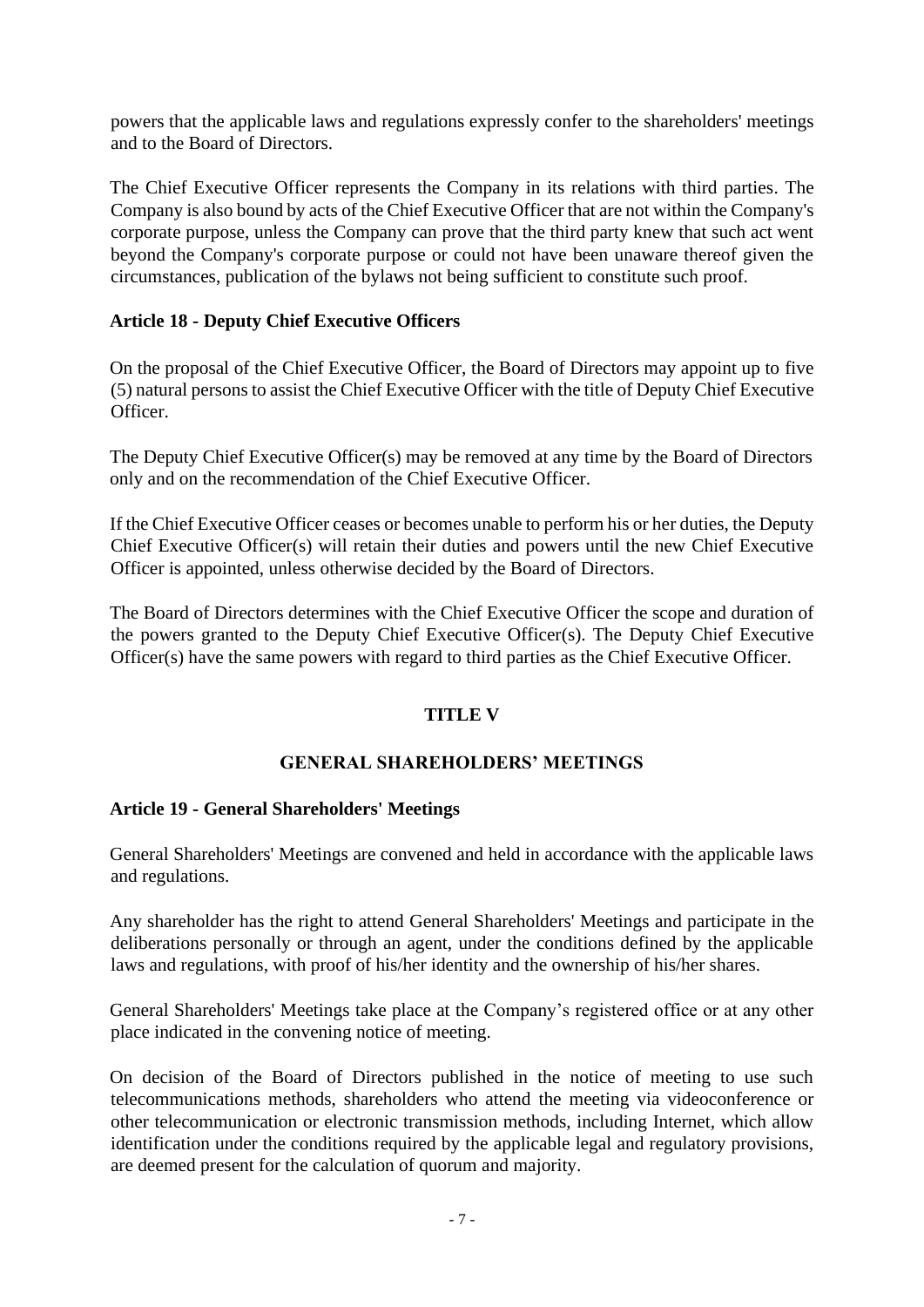On decision of the Board of Directors, any shareholder may vote remotely or give his/her proxy, pursuant to applicable laws and regulations, using a form prepared by the Company and sent to the Company under the conditions defined by the applicable laws and regulations, including electronic or broadcast transmission methods. This form must be received by the Company in accordance with the applicable laws and regulations for it to be considered.

Meetings are chaired by the Chairman of the Board of Directors, or in his/her absence, by a Director specifically delegated in this purpose by the Board of Directors. If not, the meeting elects its own chairman.

# **TITLE VI**

# **STATUTORY AUDITORS**

#### **Article 20 - Statutory Auditors**

The Company will be audited by one or more statutory auditors appointed and performing their duties in accordance with the applicable laws and regulations.

## **TITLE VII**

# **FINANCIAL YEAR AND FINANCIAL STATEMENTS**

## **Article 21 - Fiscal year**

The Company has a financial year of twelve months beginning on 1 January and ending on 31 December of each year.

## **Article 22 - Financial statements**

At the end of each financial year, the Board of Directors prepares the annual accounts as well as a management report.

In addition, all other documents required by the applicable laws and regulations shall be drawn up.

## **Article 23 - Allocation of results**

The annual results are determined in accordance with applicable laws and regulations. On the profit of a financial year, less any prior losses if any, it is first collected at least 5% for the constitution of a reserve fund as required by applicable laws and regulations. This collection ceases to be mandatory when the reserve fund reaches one-tenth of the share capital.

The General Shareholders' Meeting may freely dispose of the surplus, and on proposal of the Board of Directors, may either decide to allocate it to the retained earnings account in whole or